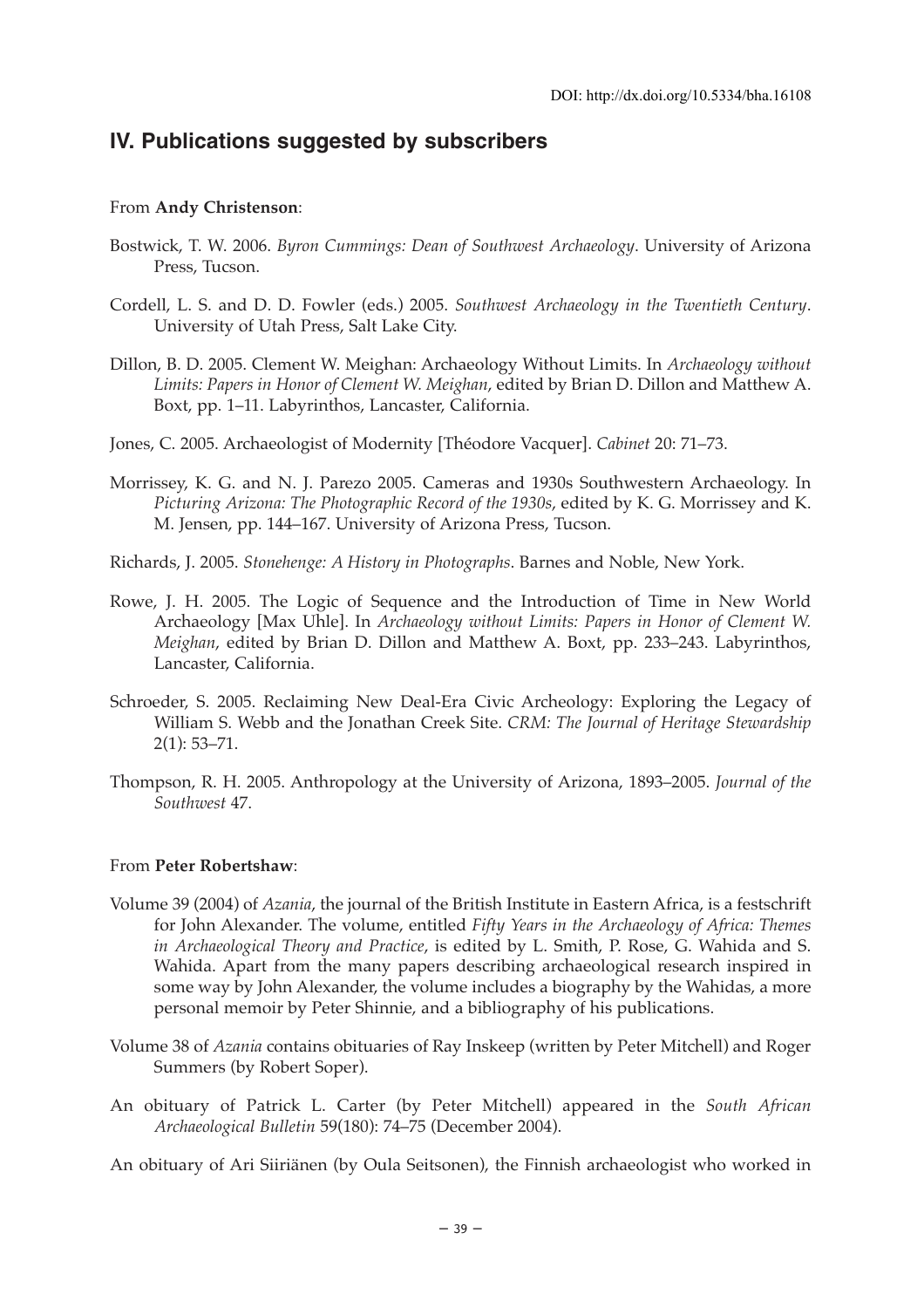various regions of the world and integrated world prehistory into the curriculum of the Archaeology Department at the University of Helsinki, appeared in the *Journal of African Archaeology* 3(1): 155–156.

- Lane, P. J. 2005. Barbarous Tribes and Unrewarding Gyrations? The Changing Role of Ethnographic Imagination in African Archaeology. In Stahl, A. B. (ed.) *African Archaeology: A Critical Introduction*, pp. 24–54. Blackwell Publishing.
- Reid, A. and P. Lane 2004. African Historical Archaeologies: An Introductory Consideration of Scope and Potential. In Reid, A. M. & Lane, P. J. (eds.) *African Historical Archaeologies*, pp.1–32. Kluwer Academic/Plenum Publishers.
- Robertshaw, P. 2004. African Historical Archaeology(ies): Past, Present and a Possible Future. In Reid, A. M. & Lane, P. J. (eds.) *African Historical Archaeologies*, pp. 375–391. Kluwer Academic/Plenum Publishers.
- Stahl, A. B. 2005. Introduction: Changing Perspectives on Africa's Pasts. In Stahl, A. B. (ed.) *African Archaeology: A Critical Introduction*, pp. 1–23. Blackwell Publishing.

#### From **Daniel Schavelzon**:

- Antei, G. 2003. *Agostino Codazzi, 1793–1859: la misura dell´Eldorado*. Instituto Italo-Latinoamericano, Bogota.
- Arenas, P. 2005. En la noche de los tiempos: Emilio y Duncan Wagner en el campo de la profesionalización de la arqueologia; *Mundo de Antes* no. 4, pp. 159–185, Tucuman (Argentina).
- Bilbao, S. 2004. *Rememorando a Roberto Lehmann-Nitsche*, Editorial la Colmena, Buenos Aires.
- Cabrejos, S. T. 2003. Cirilo Huapaya y la investigacion arqueologica, *Boletin del Instituto Riva Agüero* no. 30, Bogota, pp. 435–463.
- Carro, Paz Cabello 2004. Jose Alcina Franch: esbozo de un americanista, *Anales del Museo de America* vol. 12, pp. 309–324, Madrid.
- Distel, A. F. 2004. Arqueologia en Jujuy: lo actuado en el siglo XX, in *Iconografía prehispanica de Jujuy, una vision desde la arqueologia*, Editorial Dunken, Buenos Aires, pp. 57–77.
- Giraudo, S. and Patricia Arenas 2004. Cientificos europeos en el altiplano Boliviano-Argentino: antropología, expediciones y fotos, *Anales del Museo de America* vol. 12, pp. 125–146, Madrid.
- Hatcher, J. B. 2003. *Cazadores de huesos en la Patagonia, expediciones de la Universidad de Princeton a la Patagonia 1896–1899*, Zagier y Urruty Publicaciones, Buenos Aires.
- Lescano, S. B. 2003. Un lector desconocido del jesuita Blas Valera: Francisco de Herrera Maldonado, *Boletin del Instituto Riva Agüero* no. 30, Bogota, pp. 407–413.
- Nuñez, E. and Georg Petersen 2002. *Humboldt en el Peru, diario de viaje y otros escritos*, Banco Central de Resrva del Peru, Lima. (1st. edition of the unpublished Humboldt diaries).
- Podgorny, I. 2004. Tocar para creer; la arqueologia en la Argentina: 1910–1940, *Anales del*